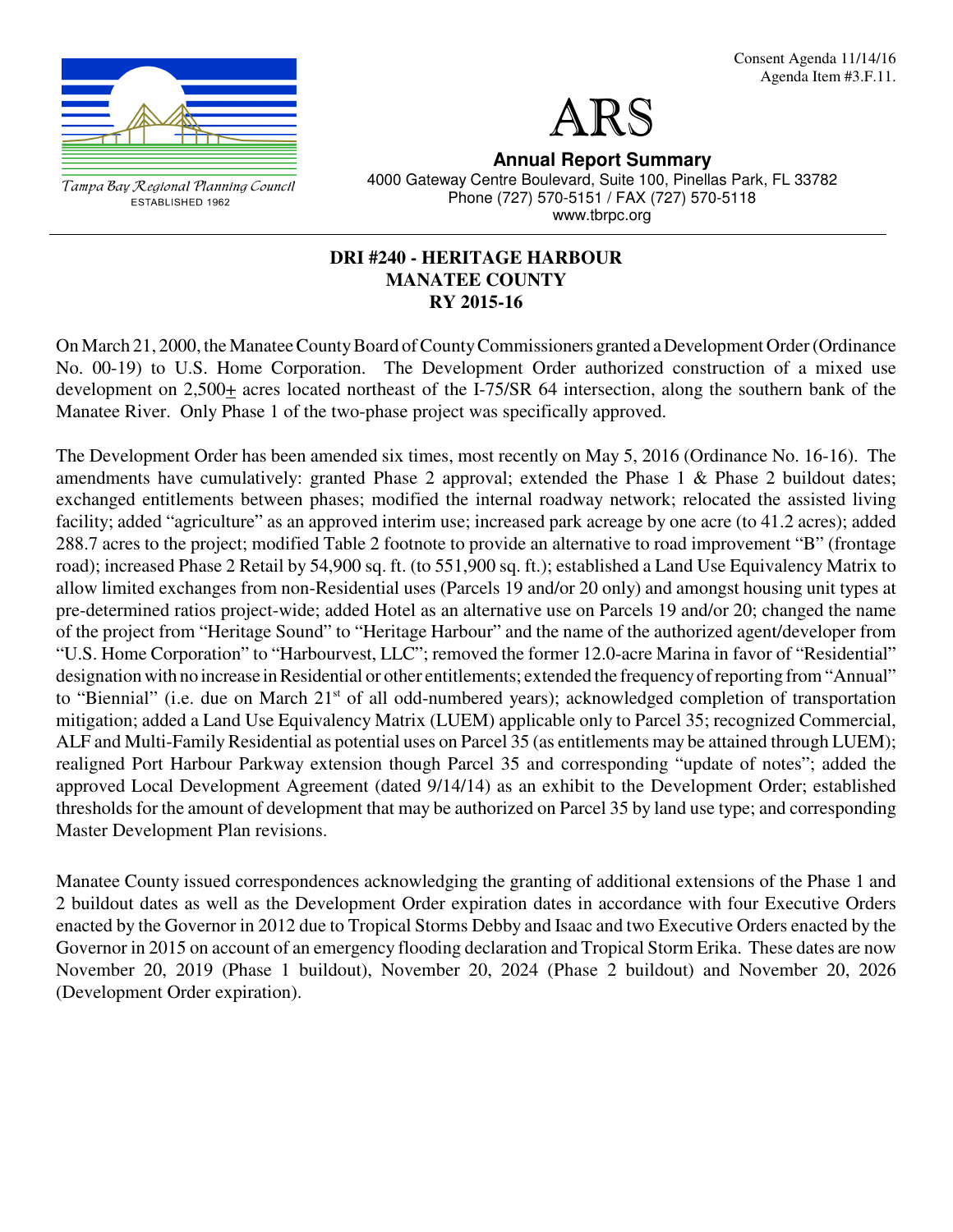| <b>LAND USE</b>    |                                                                     | <b>PHASE 1</b><br>(thru 11/20/2019) | <b>PHASE 2</b><br>(thru $11/20/2024$ )    | <b>TOTAL</b>                     |
|--------------------|---------------------------------------------------------------------|-------------------------------------|-------------------------------------------|----------------------------------|
| <b>RESIDENTIAL</b> | (Units)                                                             | 2,550                               | 2,800*                                    | 5,350*                           |
|                    | <b>S.F. Detached</b><br><b>S.F. Attached</b><br><b>Multi-Family</b> | (1,290)<br>500)<br>760)             | <b>980)</b><br><b>640</b> )<br>$(1,180)*$ | (2,270)<br>(1,140)<br>$(1,940)*$ |
| <b>ACLF</b>        | (Beds)                                                              | $\boldsymbol{0}$                    | 600                                       | 600                              |
| <b>RETAIL</b>      | (Sq. Ft.)                                                           | 300,000                             | 488,837*                                  | 788,837*                         |
| <b>OFFICE</b>      | (Sq. Ft.)                                                           | 103,250                             | 66,750                                    | 170,000                          |
| <b>HOTEL</b>       | (Rooms)                                                             | 150                                 | 150                                       | 300                              |
| <b>MARINA</b>      | (Slips)                                                             | $162$ [Wet]                         | 300 [Dry]                                 | $462$ [Wet/Dry]                  |
| <b>GOLF</b>        | (Holes)                                                             | 36                                  | 9                                         | 45                               |

The currently-approved phasing schedule is as follows:

\* - Entitlements are reflective of a September 27, 2012 Land Use Equivalency Matrix conversion request in which 63,063 sq. ft. of Retail was converted for 350 additional Multi-Family/Apartment units within Phase 2.

The Developer acknowledged the following as part of the RY 2011-12 Annual Report "*we are aware that the vacant 288-acre parcel of land formerly referred to as Stoneybrook East and controlled by Heritage Harbour Development LLC, was previously foreclosed by the bank that held the mortgage and it was subsequently sold to Upper Manatee 288, LLC during the current reporting period.*"

# **PROJECT STATUS**

*Development this Reporting Year:* 62 Single-Family Detached, 38 Single-Family Attached and 168 Multi-Family Residential units were completed.

*Cumulative Development:* 1,500 Single-Family Detached units, 219 Single-Family Attached units and 1,673 Multi-Family units, 28,000 sq. ft. of Office and 45 holes of golf.

*Projected Development:* no specific development has been identified for the next reporting period.

# **SUMMARY OF DEVELOPMENT ORDER CONDITIONS**

- 1. The Developer continues to acknowledge that the required S.R. 64 improvements were previously completed and accepted in accordance with Condition 5.B.(1).
- 2. The Developer previously submitted the results of a January 30, 2014 traffic monitoring event prepared and conducted in accordance with Condition 5.B.(2). The results revealed that the project was generating 1,241 [i.e. 768 Inbound/473 Outbound] of the approved 5,811 p.m. peak hour external trips [i.e. 3,204 Inbound/ 2,607 Outbound]. However, Ordinance No. 14-37, adopted by the Manatee County BOCC, affirmed completion of all transportation mitigation obligations and authorized cessation of the annual traffic monitoring program.